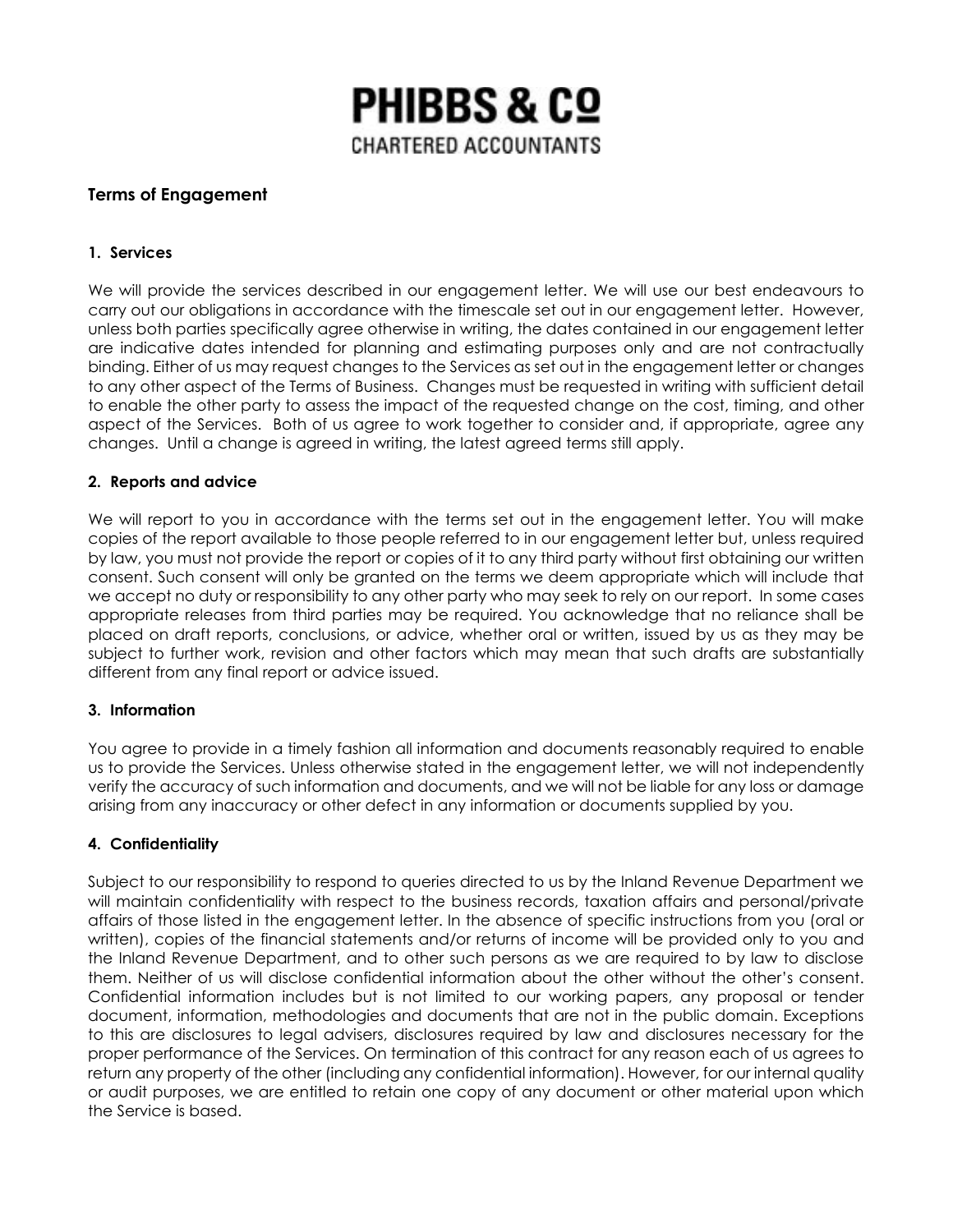# **5. Intellectual Property**

Intellectual property rights in all pre-existing training materials and methodologies utilized in providing the Services or incorporated into a report of other material provided to you remain vested in Phibbs & Co. Limited.

### **6. Access to Working Papers**

The working papers for this engagement, including electronic documents and files, are our property and constitute confidential information. We will notify you as soon as practicable (unless restricted by law) where we receive a legally compelling notice or request for access to our working papers from a third party.

### **7. Liabilities**

We shall use reasonable skill and care in the provision of the services set out in the engagement letter. However, we have discussed with you, and you agree, that in unlikely event that we fail to do so, the liability of Phibbs & Co. Limited for loss or damage arising from, or in relation to, the services whether arising from breach of contract, tort or otherwise, of its directors and staff, will in no circumstances exceed five times the assignment fee in the aggregate. We have also agreed with you that this limitation of liability extends to both the engagement contained in this letter and any variation or addition to it, and to claims arising from breach of contract, negligence or in any other way. Where services are provided in connection with business, the guarantees implied by the Consumer Guarantees Act will not apply. Where you have rights under the Consumer Guarantee Act, nothing in this paragraph limits those rights. To the extent permitted by law you will indemnify us, our directors and employees against any liability, loss, cost, or expense they incur as a result of any claim or demand by a third party which relates in any way to the Services, or any deliverable provided by Phibbs & Co. Limited under this contract.

#### **8. Circulation of Report**

Our report, advices or other deliverables under our engagement are not intended for publication (including on a website), distribution or circulation outside yourself, and should not be used by you for any other purpose other than the purpose that you have communicated to us in writing before commencement of the engagement or as otherwise agreed by us in writing. We do not accept responsibility for losses caused to any person as a result of the circulation, reproduction or use of a document contrary to this paragraph.

#### **9. Use of software**

We may use or develop software, including spreadsheets, databases, and other electronic tools (tools) to assist us to provide the services. If we provide these tools to you, you acknowledge that (except where these tools are a specific deliverable under this engagement letter) they were developed for our purposes and without consideration of any purpose for which you may use them, are made available on an "as is" basis for your use only and must not be distributed to or shared with any third party. We make no representations or warranties as to the sufficiency or appropriateness of the tools for any purpose for which you or a third party may use them.

#### **10. Communications**

We will communicate with you electronically. Electronically transmitted information cannot be guaranteed to be secure or error free and it can be adversely affected or unsafe to use. We will use commercially reasonable procedures to check for the most commonly known viruses before sending information electronically, but we will not be liable to you in respect of any error, omission or loss of confidentiality arising from or in connection with the electronic communication of information to you.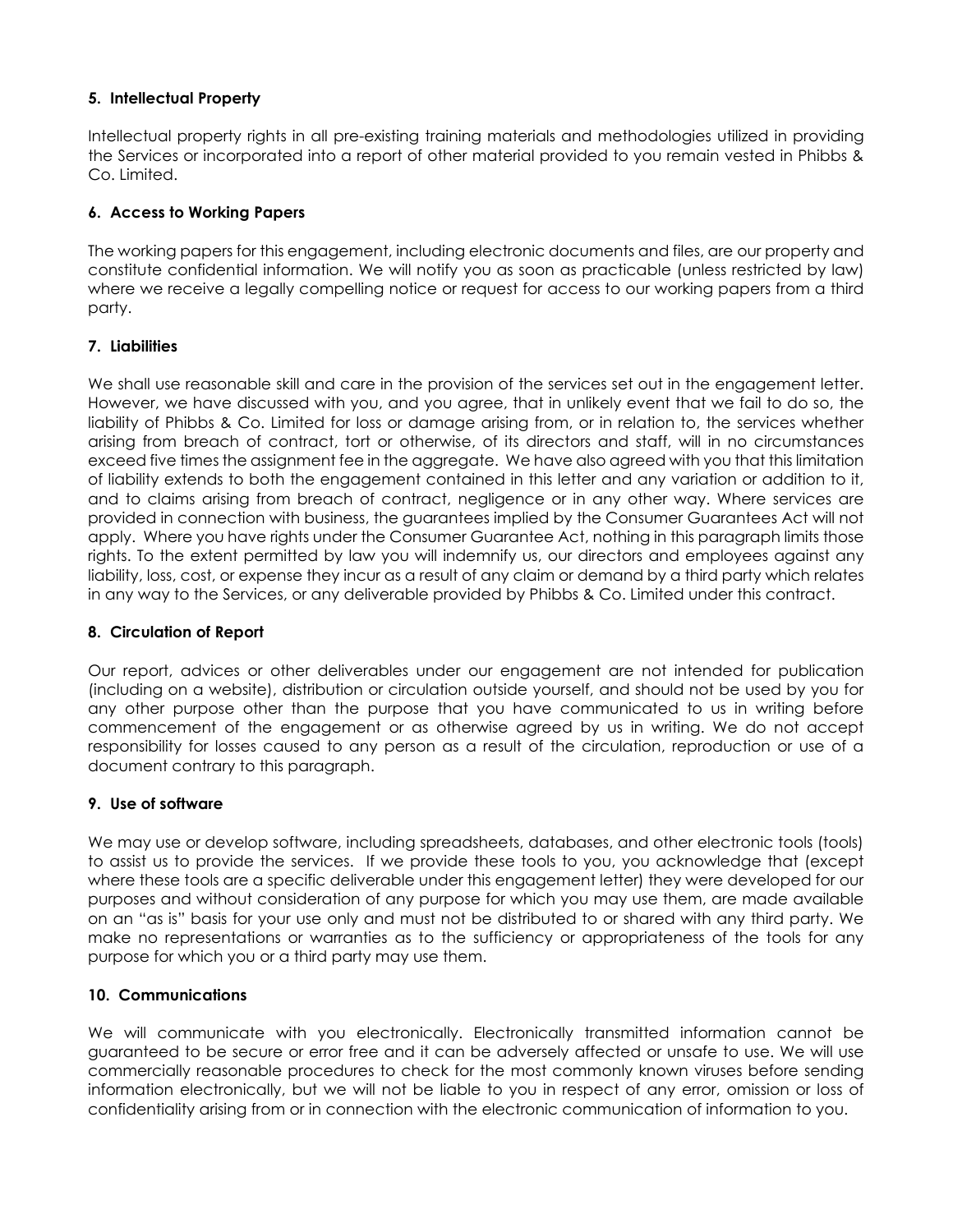# **11. Fees and Payment**

Our fees are calculated on the basis of the anticipated time required to be spent on the assignment by our directors and staff and on the levels of skill and responsibility involved. If we have agreed on a fee for the provision of services then this will be set out in the engagement letter. Alterations to the scope of work or delays beyond the control of Phibbs & Co. Limited may require a re-negotiation of fees. Our performance is dependent on you carrying out your responsibilities as set out in these terms of engagement and the engagement letter. Should this not occur, it may lead to an increase in our fees depending upon the extent to which we have to perform more work ourselves or reschedule our commitments to deliver the agreed Services.

You agree to pay our reasonable travel and accommodation costs incurred in connection with our services. We also charge a service fee of 5% to cover costs in respect of photocopying, postage, tolls, taxes, filing fees, stationery, couriers and mileage. Any special expense arrangement will be agreed.

Our invoices will be issued either on a fortnightly basis reflecting the status of the assignment or following completion of the assignment. All invoices will be due for payment within 7 days of issue. Phibbs & Co. Limited reserves the right to charge interest on a monthly basis, at a reasonable rate, in respect of account balances not paid within sixty (60) days from the date of issue. We may also on charge any costs incurred in the collection of overdue fees including, but not limited to, the costs incurred in the placement of the overdue fees with a debt collection agency.

All our fee estimates exclude GST.

#### **12. Practice Review**

Chartered Accountants of New Zealand requires practitioners to be subject to review from time to time in order to ensure that professional standards are being maintained. Reviews are based on a sample of files and your file may be selected by the Reviewer for examination. The Reviewer is officially appointed by the Institute and is bound by declarations of secrecy, meaning utmost confidentiality is maintained. Furthermore, the Reviewer is the only person from the Institute who has access to your records and no copies are made, but the review could include anonymous reference to information provided by you. If you have any questions about practice review, please do not hesitate to contact us.

#### **13. Administration of Client Bank Accounts**

For any bank accounts we are required to administer, or for any cheques to be signed on your behalf, we will ensure:

- All payments are approved by a Director
- Appropriate segregation of duties,
- Payments are only approved when supported by your authorization
- A report will be sent to you each month advising details of payments made

In the event of the bank not honoring a payment on your account due to a lack of funds, we will not be responsible or held liable for the funds not paid to the recipient. Notwithstanding the above, in the event that the recipient should seek retribution from us for the unpaid funds, you will indemnify us for any monies lost.

#### **14. Payroll**

Where we are to be responsible for administering your payroll function, we will ensure;

• We have on file details of the approved salary/ wage rates and appropriate written authorities for employee deductions;